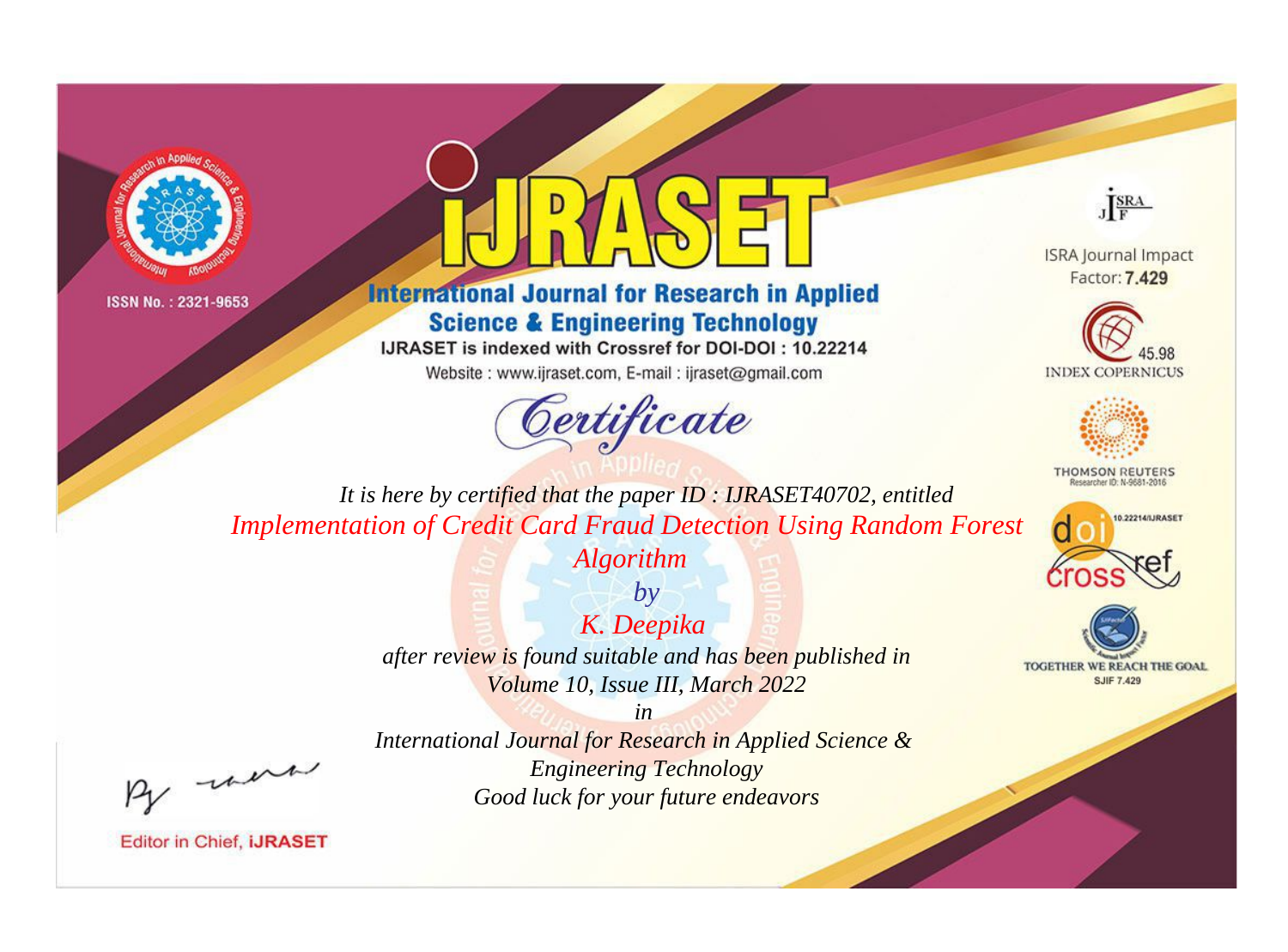



## **International Journal for Research in Applied Science & Engineering Technology**

IJRASET is indexed with Crossref for DOI-DOI: 10.22214

Website: www.ijraset.com, E-mail: ijraset@gmail.com





**ISRA Journal Impact** Factor: 7.429





**THOMSON REUTERS** 



TOGETHER WE REACH THE GOAL **SJIF 7.429** 

*It is here by certified that the paper ID : IJRASET40702, entitled Implementation of Credit Card Fraud Detection Using Random Forest* 

*Algorithm*

*by M. Pavan Sai Nagenddra after review is found suitable and has been published in Volume 10, Issue III, March 2022*

, were

*International Journal for Research in Applied Science & Engineering Technology Good luck for your future endeavors*

*in*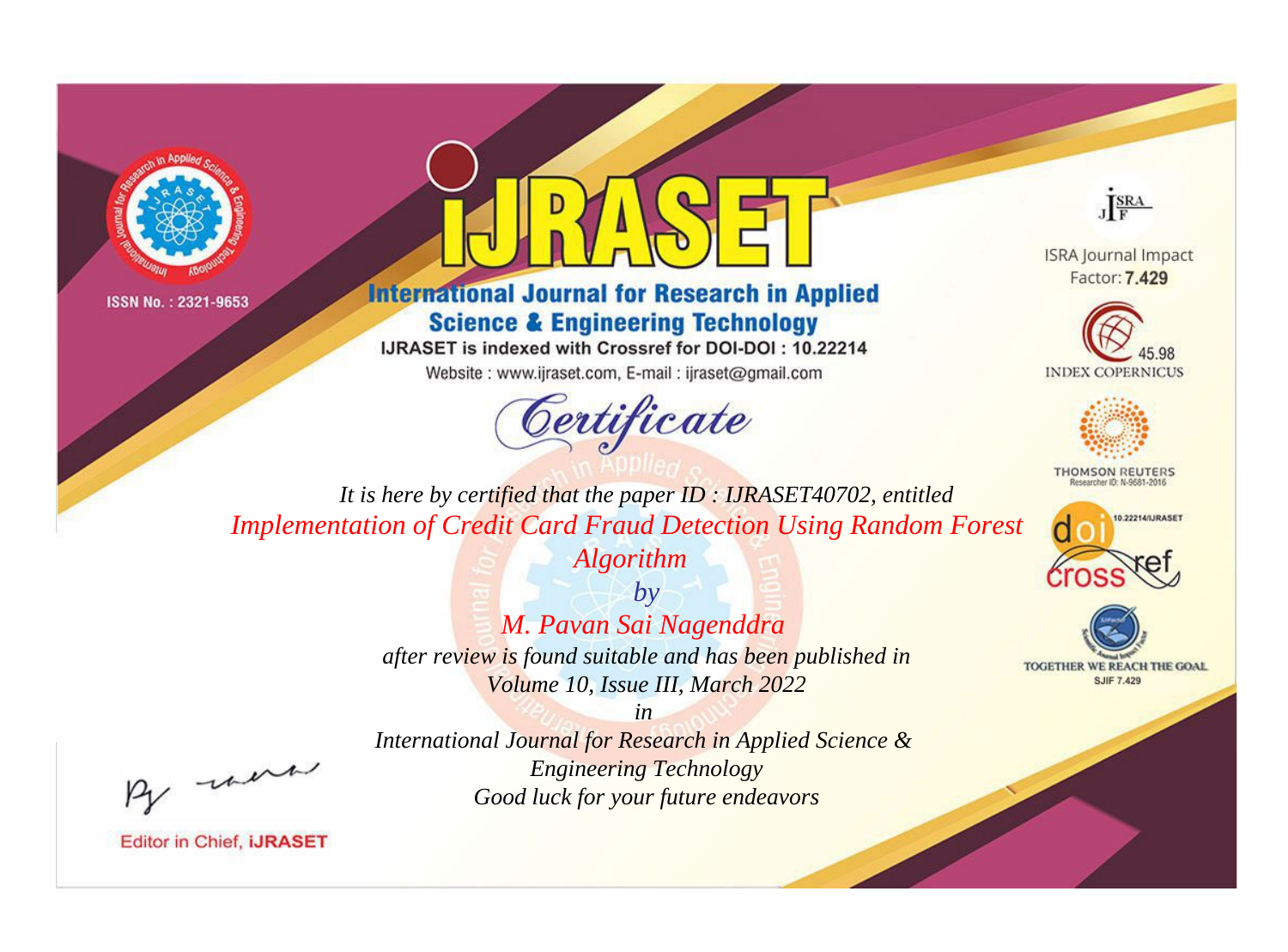



## **International Journal for Research in Applied Science & Engineering Technology**

IJRASET is indexed with Crossref for DOI-DOI: 10.22214

Website: www.ijraset.com, E-mail: ijraset@gmail.com



JERA

**ISRA Journal Impact** Factor: 7.429





**THOMSON REUTERS** 



TOGETHER WE REACH THE GOAL **SJIF 7.429** 

It is here by certified that the paper ID: IJRASET40702, entitled **Implementation of Credit Card Fraud Detection Using Random Forest** 

**Algorithm** 

 $by$ M Vamshi Ganesh after review is found suitable and has been published in Volume 10, Issue III, March 2022

. were

International Journal for Research in Applied Science & **Engineering Technology** Good luck for your future endeavors

 $in$